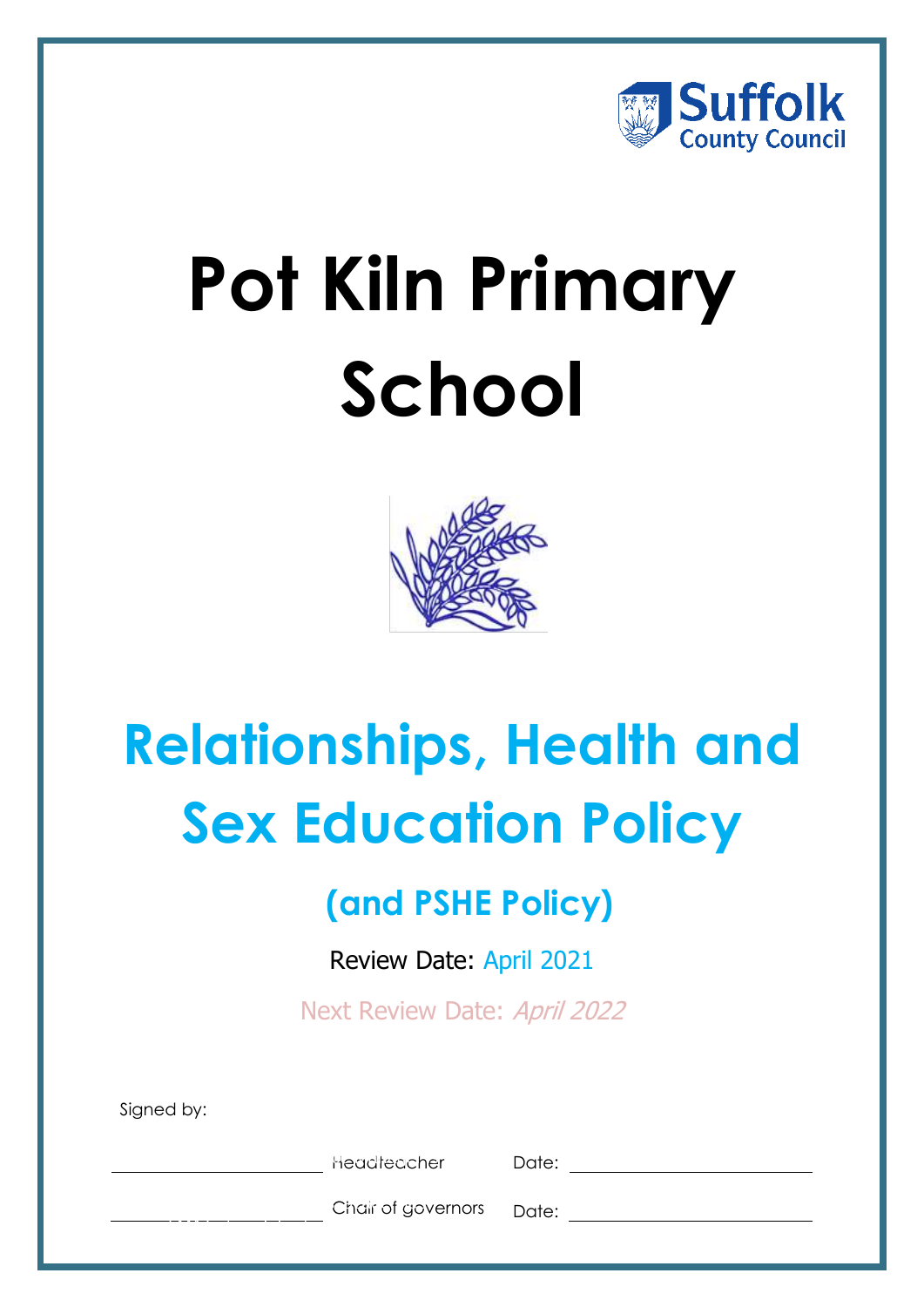## **Contents**

#### [Statement of intent](#page-2-0)

- 1. [Legal framework](#page-3-0)
- 2. [Roles and responsibilities](#page-3-1)
- 3. [Organisation of the curriculum](#page-5-0)
- 4. [Consultation with parents](#page-6-0)
- 5. [Relationships, Living in the Wider World and Health and Well-Being](#page-7-0) [education overview](#page-7-0)
- 6. [Delivery of the curriculum](#page-8-0)
- 7. [Working with external experts](#page-13-0)
- 8. [Equality and accessibility](#page-13-1)
- 9. [Curriculum links](#page-14-0)
- 10. [Withdrawing from the subjects](#page-14-1)
- 11. [Behaviour](#page-15-0)
- 12. [Staff training](#page-15-1)
- 13. [Confidentiality](#page-16-0)
- 14. [Monitoring quality](#page-16-1)
- 15. [Monitoring and review](#page-17-0)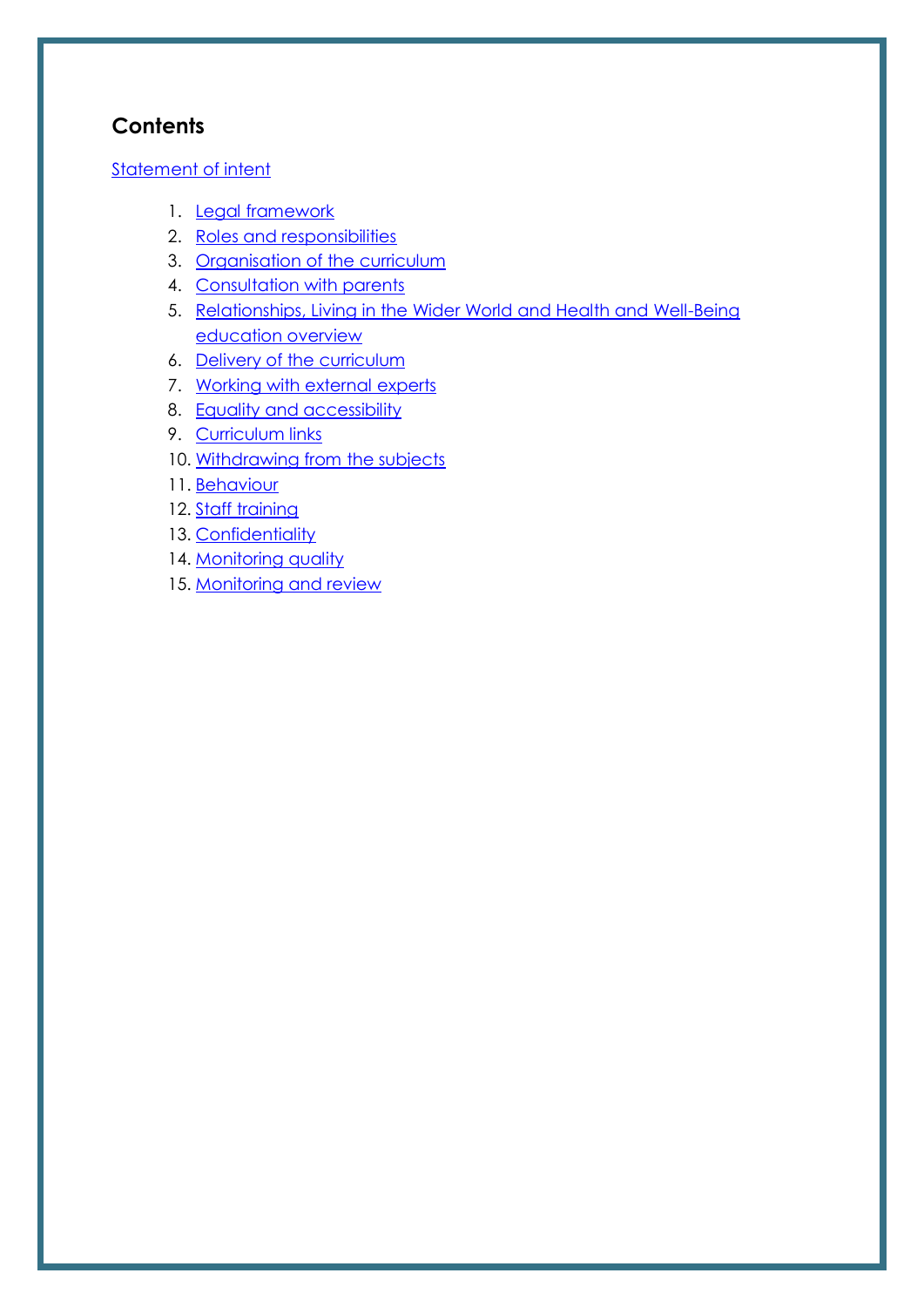#### <span id="page-2-0"></span>**Statement of intent**

At Pot Kiln it is our intent that our children will be 'lifelong learners'. We understand that pupils must be provided with an education that prepares them for the opportunities, responsibilities and experiences of adult life and we ensure we develop the knowledge, skills and attributes needed for our children to keep themselves healthy and safe, and prepare for life and work in a modern world. We encourage our children to be the very best versions of themselves that they can be. The aims of RHSE at our school are to:

- Provide a framework in which sensitive discussions can take place.
- Prepare students for puberty and give them an understanding of sexual development and the importance of health and hygiene. Whilst also preparing students for the changes that occur to their bodies, minds and emotions.
- Help students develop feelings of self-respect, confidence and empathy. To understand that love and care is required in relationships.
- Create a positive culture around issues of sexuality and relationships and enable our students to better understand the nature of relationships.
- Teach students the correct vocabulary to describe themselves and their bodies.
- **T** To know about the risks of being online and how to stay safe.
- To know and understand about human reproduction, whilst using the correct terminology to describe male and female reproductive organs.
- To know where and how to seek information and advice when they need help.
- Io be able to recognise when something is risky or unsafe.
- To support our young people for living in the wider world.
- To support all young people to stay safe and prepare for life in modern Britain.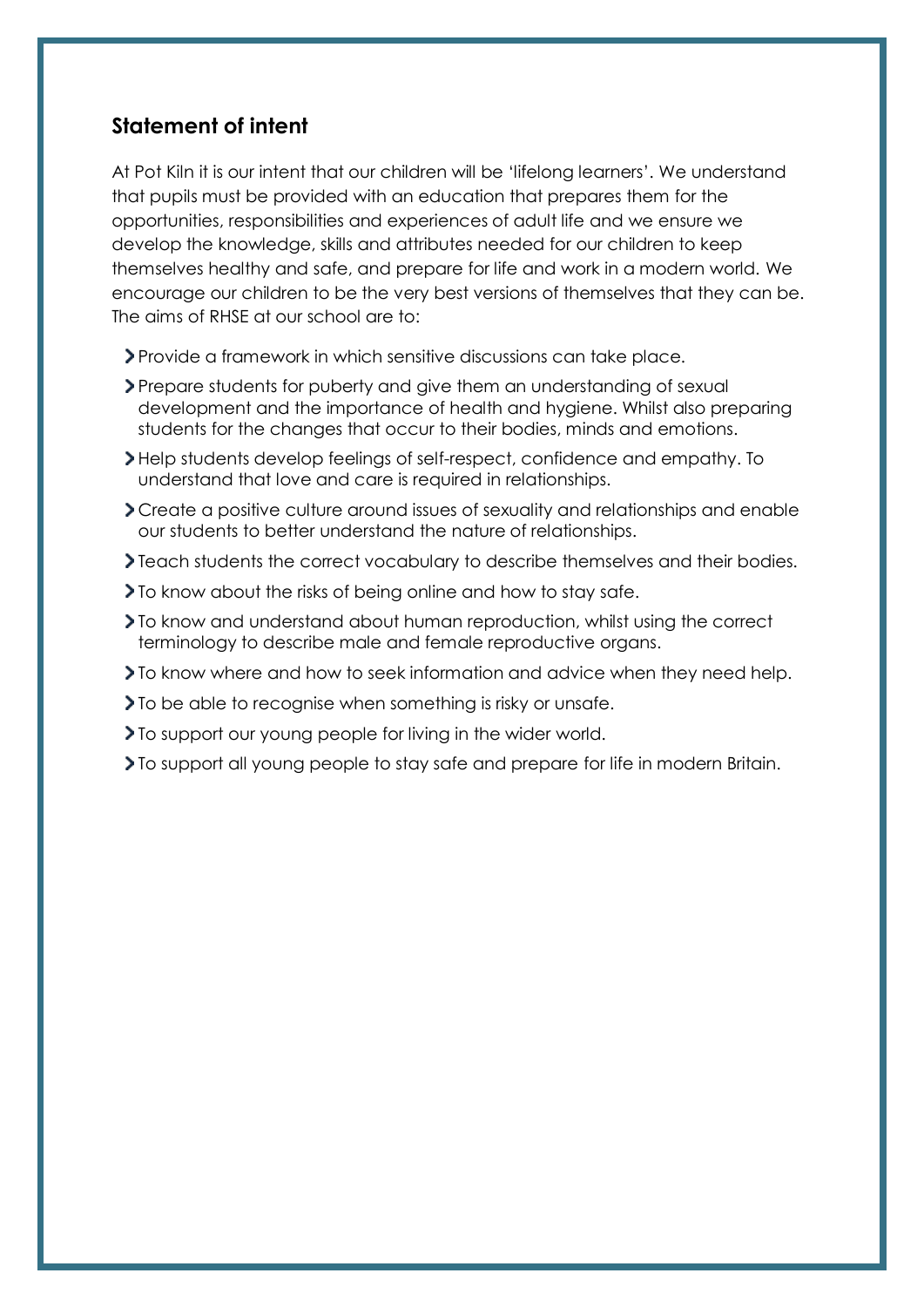## <span id="page-3-0"></span>**1. Legal framework**

- 1.1. This policy has due regard to legislation and statutory guidance including, but not limited to, the following:
	- Section 80A of the Education Act 2002
	- Children and Social Work Act 2017
	- The Relationships Education, Relationships and Sex Education and Health Education (England) Regulations 2019
	- Equality Act 2010
	- DfE (2019) 'Relationships, Education, Relationships and Sex Education (RSE) and Health Education'
	- DfE (2013) 'Science programmes of study: key stages 1 and 2'
- 1.2. This policy operates in conjunction with the following school policies:
	- Child Protection and Safeguarding Policy
	- Culture & Character Policy
	- SEND Policy
	- Inclusion Policy
	- Equal Opportunities Policy
	- Anti-Bullying Policy: Pupils
	- E-safety Policy
	- Visitor Policy

## <span id="page-3-1"></span>**2. Roles and responsibilities**

- 2.1. The governing board is responsible for:
	- Ensuring all pupils make progress in achieving the expected educational outcomes.
	- Ensuring the curriculum is well led, effectively managed and well planned.
	- Evaluating the quality of provision through regular and effective selfevaluation.
	- Ensuring teaching is delivered in ways that are accessible to all pupils with SEND.
	- Providing clear information for parents on subject content and their rights to request that their children are withdrawn.
	- Making sure the subjects are resourced, staffed and timetabled in a way that ensures the school can fulfil its legal obligations.
- 2.2. The headteacher is responsible for:
	- The overall implementation of this policy.
	- Ensuring staff are suitably trained to deliver the subjects.
	- Ensuring that parents are fully informed of this policy.
	- Reviewing requests from parents to withdraw their children from the subjects.
	- Discussing requests for withdrawal with parents.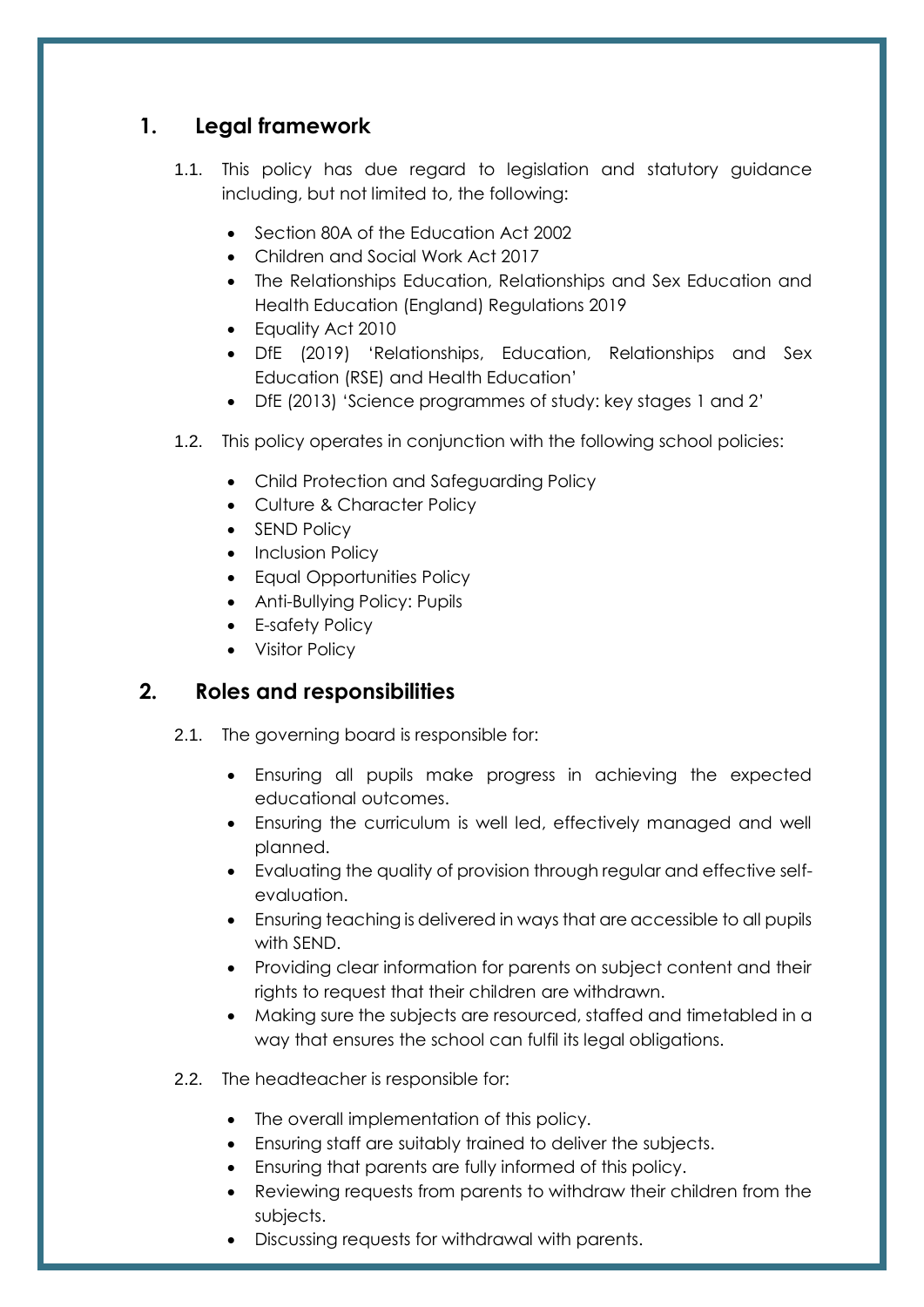- Organising alternative education for pupils, where necessary, that is appropriate and purposeful.
- Reporting to the governing board on the effectiveness of this policy.
- Reviewing this policy on an annual basis.
- 2.3. The PSHE lead at Pot Kiln Primary School is responsible for:
	- Overseeing the delivery of the subjects.
	- Ensuring the subjects are age-appropriate and high-quality.
	- Ensuring teachers are provided with adequate resources to support teaching of the subjects.
	- Ensuring the school meets its statutory requirements in relation to the relationships, sex and health curriculum.
	- Ensuring the relationships, sex and health curriculum is inclusive and accessible for all pupils.
	- Working with other subject leaders to ensure the relationships, sex and health curriculum complements, but does not duplicate, the content covered in the national curriculum.
	- Monitoring and evaluating the effectiveness of the subjects and providing reports to the headteacher and Governing Body.
- 2.4. Class teachers are responsible for:
	- Delivering a high-quality and age-appropriate relationships, sex and health curriculum in line with statutory requirements.
	- Using a variety of teaching methods and resources to provide an engaging curriculum that meets the needs of all pupils.
	- Ensuring they do not express personal views or beliefs when delivering the programme.
	- Modelling positive attitudes to relationships, sex and health education.
	- Responding to any safeguarding concerns in line with the Child Protection and Safeguarding Policy.
	- Acting in accordance with planning, monitoring and assessment requirements for the subjects.
	- Liaising with the SENCO to identify and respond to individual needs of pupils with SEND.
	- Working with the PSHE subject leader to evaluate the quality of provision.
- 2.5. In line with 2.4, the teachers who will be delivering relationships, sex and health education are outlined below:

| Name             | Job title   |
|------------------|-------------|
| Alexandra Harris | KS1 teacher |
| Linda Mitchell   | KS1 teacher |
|                  |             |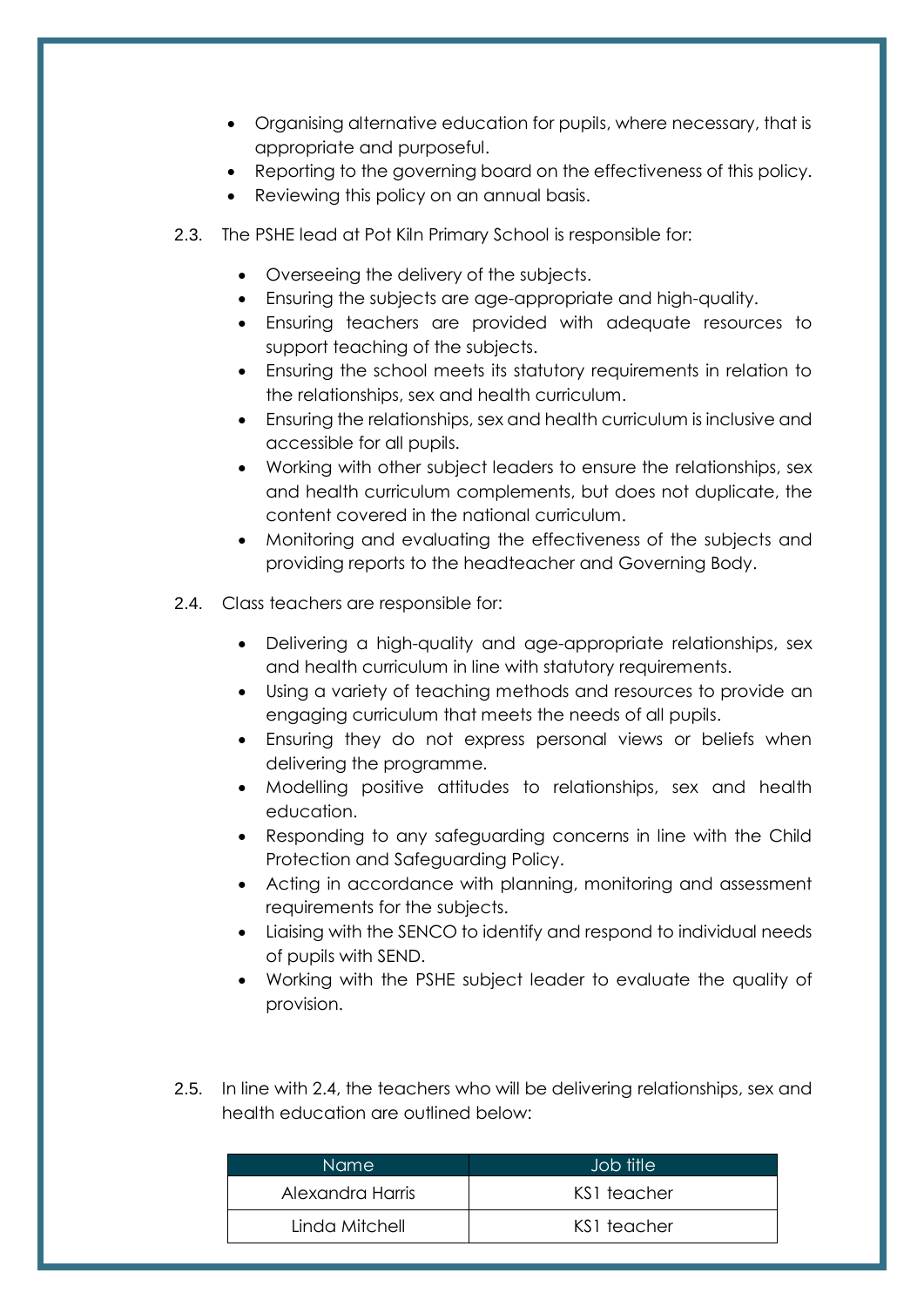| Hayley Castano        | KS1 teacher           |  |
|-----------------------|-----------------------|--|
| Lauren Amankwa-Gyamfi | KS2 teacher           |  |
| <b>Tom Williams</b>   | KS2 teacher           |  |
| Stephen Quigley       | KS2 teacher           |  |
| Greg Pemberton        | KS2teacher            |  |
| Sean Ambrose          | KS2 teacher           |  |
| Dave Stevens          | KS2 teacher           |  |
| Fiona Lock            | <b>PSHE/RSHE Lead</b> |  |

- 2.6. The SENCO is responsible for:
	- Advising teaching staff how best to identify and support pupils' individual needs.
	- Advising staff on the use of TAs in order to meet pupils' individual needs.

## <span id="page-5-0"></span>**3. Organisation of the curriculum**

- 3.1. Every primary school is required to deliver statutory relationships education and health education.
- 3.2. For the purpose of this policy, **"relationships and sex education"** is defined as teaching pupils about healthy, respectful relationships, focussing on family and friendships, in all contexts, including online, as well as developing an understanding of human sexuality.
- 3.3. For the purpose of this policy, **"health education"** is defined as teaching pupils about physical health and mental wellbeing, focussing on recognising the link between the two and being able to make healthy lifestyle choices.
- 3.4. The delivery of the relationships education and health education coincide with one another and will be delivered as part of the school's PSHE curriculum and alongside our half termly British Values focus and School Value.
- 3.5. The relationships and health curriculum has been organised in line with the statutory requirements outlined in the DfE (2019) 'Relationships, Education, Relationships and Sex Education (RSE) and Health Education' guidance and the PSHE Association Thematic Model. The expectation is that PSHE/RHSE is taught weekly in class.
- 3.6. The relationships and health curriculum takes into account the views of teachers, pupils and parents. We are dedicated to ensuring our curriculum meets the needs of the whole-school community.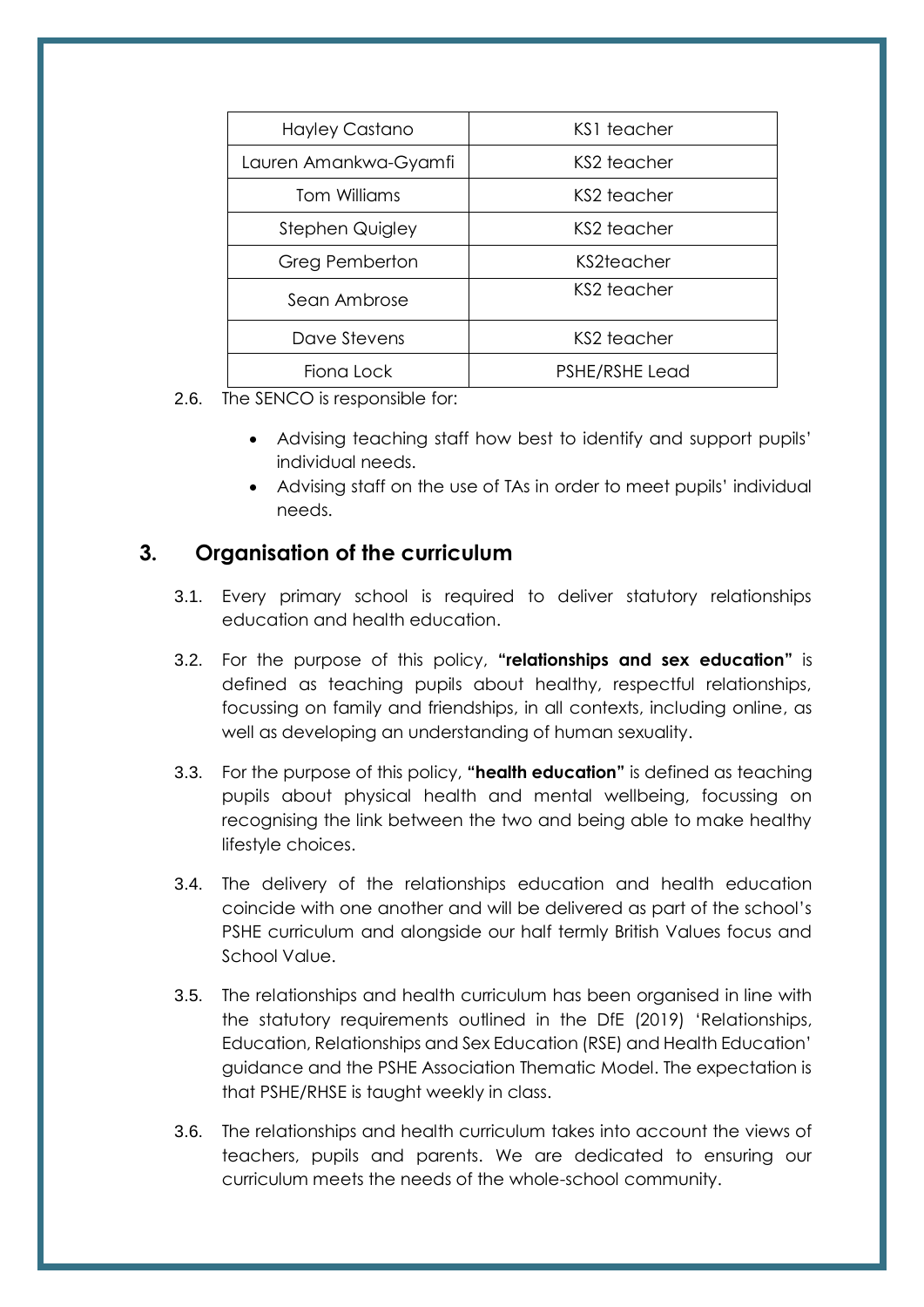- 3.7. The relationships and health curriculum is informed by issues in the school and wider community to ensure it is tailored to pupils' needs; for example, if there was a local prevalence of County Lines, our curriculum would be tailored to address this issue.
- 3.8. We consult with parents, pupils and staff in the following ways:
	- Questionnaires and surveys
	- Pupil perceptions
	- Focus groups
	- Meetings
	- Training sessions
	- Newsletters and letters
- 3.9. Any parent, teacher or pupil wishing to provide feedback about the curriculum can do so at any time during the academic year by:
	- Organising a meeting with the headteacher.
	- Emailing mrs.lock@potkiln.net
	- Submitting written feedback into the suggestions box in the school office.
- 3.10. The school has organised a curriculum that is age-appropriate for pupils within each year group, based on the views of teachers, parents and pupils.
- 3.11. When organising the curriculum, the religious backgrounds of all pupils will be considered, so that the topics that are covered are taught appropriately.

## <span id="page-6-0"></span>**4. Consultation with parents**

- 4.1. The school understands the important role parents play in enhancing their children's understanding of relationships, sex and health. Similarly, we also understand how important parents' views are in shaping the curriculum.
- 4.2. The school works closely with parents by establishing open communication – all parents are consulted in the development and delivery of the curriculum, as outlined in [section 3](#page-5-0) of this policy.
- 4.3. Parents are provided with the following information:
	- The content of the relationships, sex and health curriculum
	- The delivery of the relationships, sex and health curriculum, including what is taught in each year group
	- The legalities surrounding withdrawing their child from the subjects
	- The resources that will be used to support the curriculum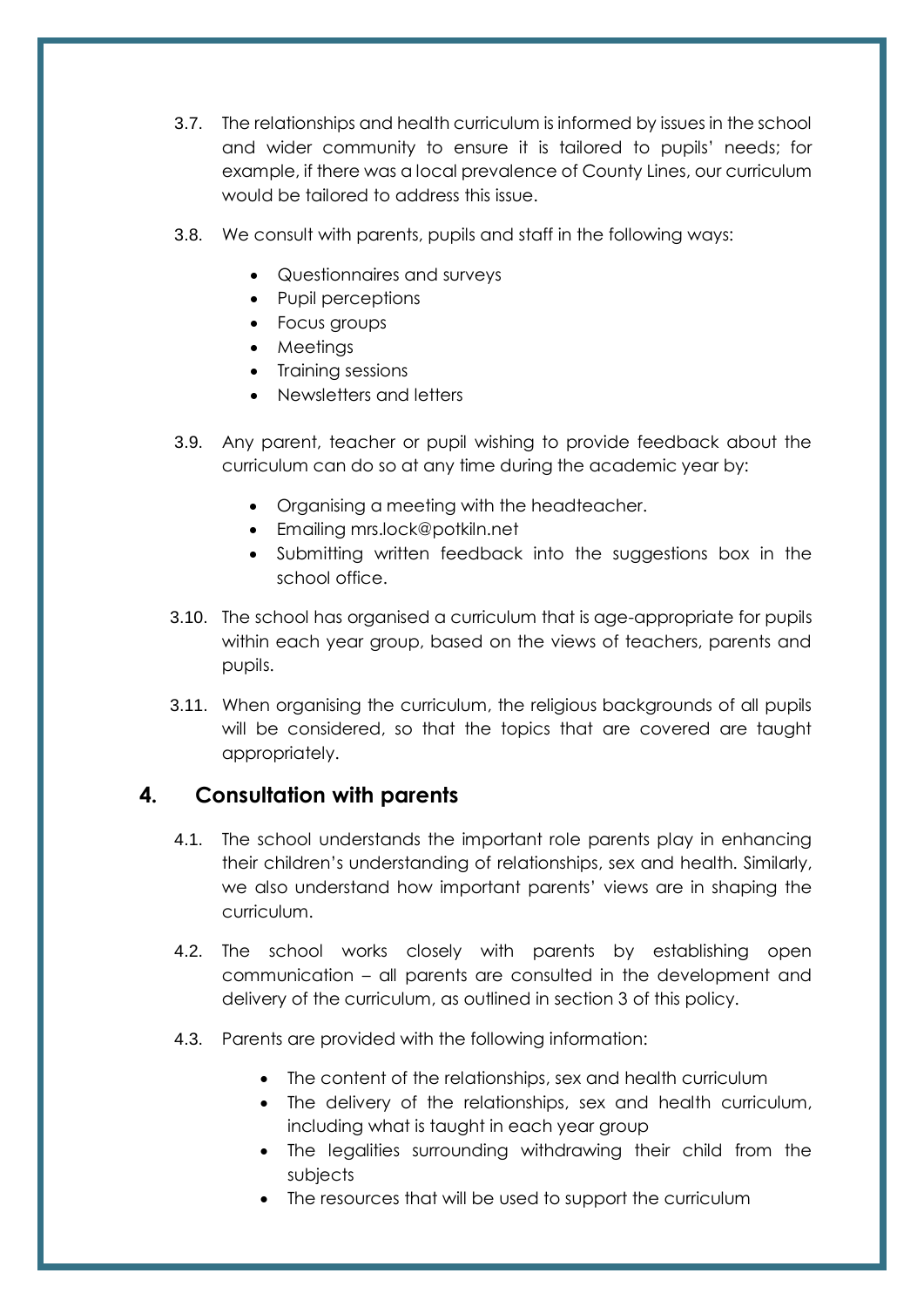- 4.4. The school aims to build positive relationships with parents by inviting them to discuss what will be taught, address any concerns and help parents in managing conversations with their children on the issues covered by the curriculum.
- 4.5. Parents are consulted in the review of the curriculum and this policy, and are encouraged to provide their views at any time.

#### <span id="page-7-0"></span>**5. Coverage Overview**

## **EYFS – Early Learning Goals**

#### **Personal, Social & Emotional Development:**

#### **Self-Regulation**

- Show an understanding of their own feelings and those of others, and begin to regulate their behaviour accordingly.
- Set and work towards simple goals, being able to wait for what they want and control their immediate impulses when appropriate.
- Give focused attention to what the teacher says, responding appropriately even when engaged in activity, and show an ability to follow instructions involving several ideas or actions.

#### **Managing Self**

- Be confident to try new activities and show independence, resilience and perseverance in the face of challenge.
- Explain the reasons for rules, know right from wrong and try to behave accordingly.
- Manage their own basic hygiene and personal needs, including dressing, going to the toilet and
- Understanding the importance of healthy food choices.

#### **Building Relationships**

- Work and play cooperatively and take turns with others.
- Form positive attachments to adults and friendships with peers.
- Show sensitivity to their own and to others' needs.

#### **Understanding the World**

#### **Past & Present**

- Talk about the lives of the people around them and their roles in society.
- Know some similarities and differences between things in the past and now, drawing on their experiences and what has been read in class.
- Understand the past through settings, characters and events encountered in books read in class and storytelling.

#### **People, Culture & Communities**

- Describe their immediate environment using knowledge from observation, discussion, stories, non-fiction texts and maps.
- Know some similarities and differences between different religious and cultural communities in this country, drawing on their experiences and what has been read in class.
- Explain some similarities and differences between life in this country and life in other countries, drawing on knowledge from stories, nonfiction texts and (when appropriate) maps.

#### **The Natural World**

- Explore the natural world around them, making observations and drawing pictures of animals and plants.
- Know some similarities and differences between the natural world around them and contrasting environments, drawing on their experiences and what has been read in class.
- Understand some important processes and changes in the natural world around them, including the seasons and changing states of matter.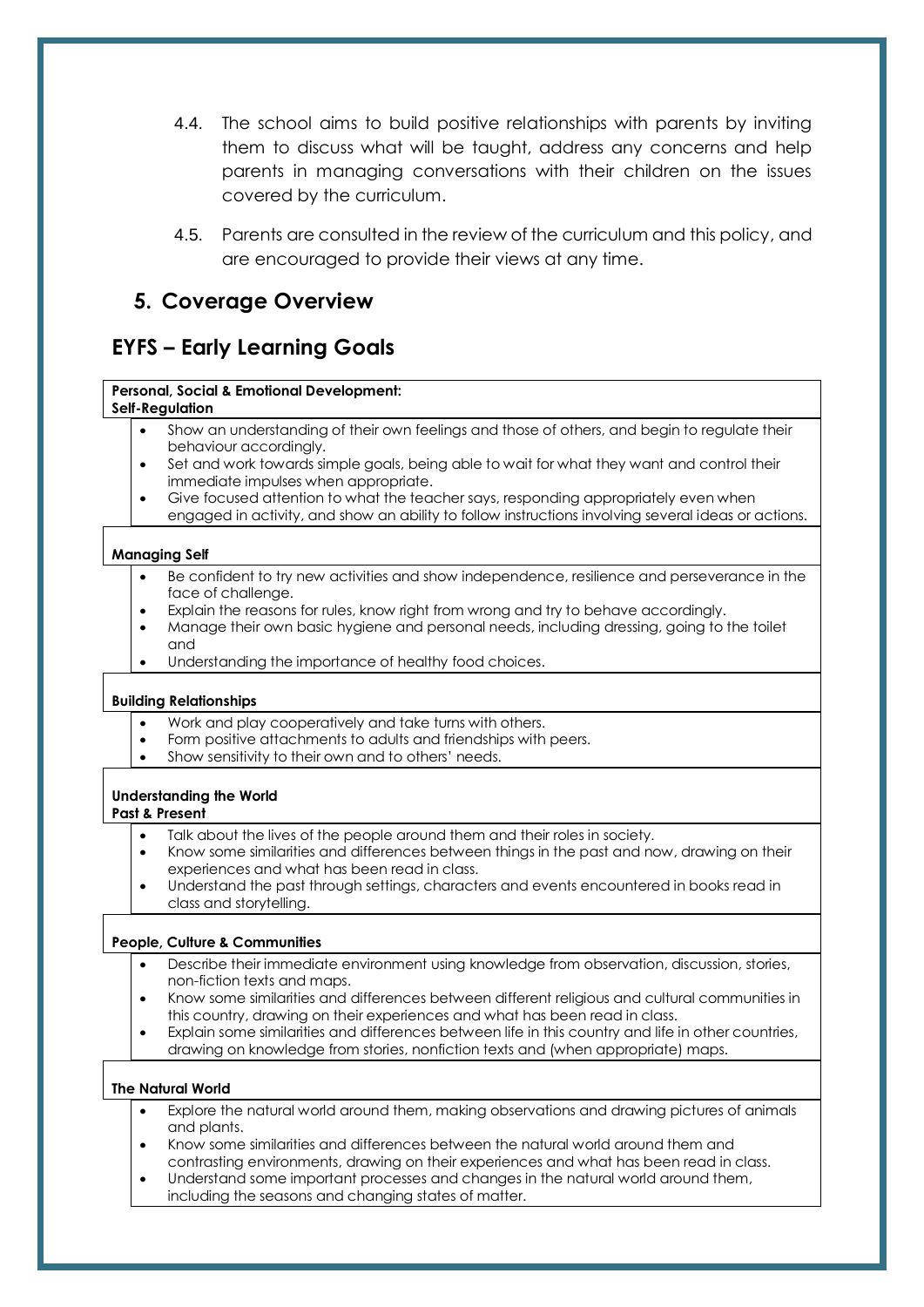## **Years 1 – Year 6**

## <span id="page-8-0"></span>**Relationships Overview**

|                   | Autumn: Relationships                                                                     |                                                                                                                |                                                                                                                  |  |  |
|-------------------|-------------------------------------------------------------------------------------------|----------------------------------------------------------------------------------------------------------------|------------------------------------------------------------------------------------------------------------------|--|--|
|                   | <b>Families and</b><br>friendships                                                        | Safe relationships                                                                                             | <b>Respecting</b><br>ourselves and<br>others                                                                     |  |  |
| Year <sub>1</sub> | Roles of different<br>people: families:<br>feeling cared for                              | Recognising privacy;<br>staying safe; seeking<br>permission                                                    | How behaviour<br>affects others; being<br>polite and respectful                                                  |  |  |
| Year <sub>2</sub> | Making friends;<br>feeling lonely and<br>getting help                                     | Managing secrets;<br>resisting pressure<br>and getting help;<br>recognising hurtful                            | Recognising things<br>in common and<br>differences: playing<br>and working coop-                                 |  |  |
|                   |                                                                                           | behaviour                                                                                                      | eratively; sharing<br>opinions.                                                                                  |  |  |
| Year <sub>3</sub> | What makes a<br>family: features of<br>family Fre                                         | Personal boundar-<br>les: safely respond-<br>ing to others; the<br>impact of hurtful                           | Recogniting re-<br>spectful behaviour.<br>the importance of<br>self-respect: courte-                             |  |  |
| Year 4            | Positive friendships.<br>including online                                                 | behaviour<br>Responding to<br>hurtful behaviour:<br>managing confiden-<br>tiality: recognising<br>risks online | sy and being polite<br>Respecting differ-<br>ences and similari-<br>ties: discussing dif-<br>ference sensitively |  |  |
| Year <sub>5</sub> | Managing friend-<br>ships and peer<br>influence                                           | Physical contact and<br>feeling safe                                                                           | Responding respect-<br>fully to a wide range<br>of people; recopris-<br>ing prejudice and<br>discrimination      |  |  |
| Year 6            | Attraction to others:<br>romantic relation-<br>ships: civil partner-<br>ship and marriage | Recogniting and<br>managing pressure;<br>consent in different.<br>situations.                                  | Expressing opin-<br>ions and respecting<br>other points of view.<br>including discussing<br>topical issues       |  |  |
|                   |                                                                                           |                                                                                                                |                                                                                                                  |  |  |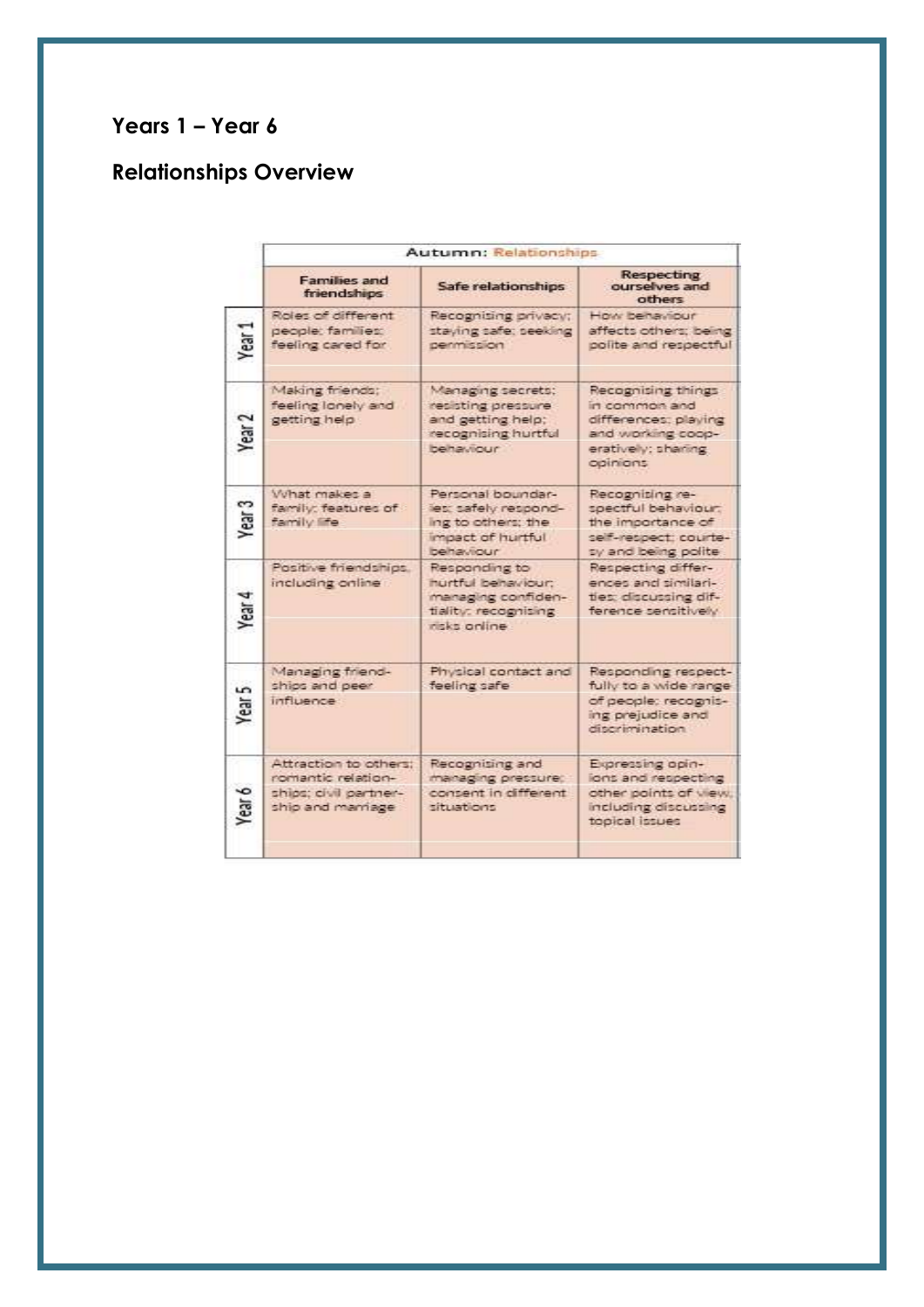## **Years 1 – Year 6**

## **Living in the Wider World Overview**

| Living in the wider world                                                                                      |                                                                                              |                                                                                                                     |  |
|----------------------------------------------------------------------------------------------------------------|----------------------------------------------------------------------------------------------|---------------------------------------------------------------------------------------------------------------------|--|
| Belonging to a<br>community                                                                                    | Media literacy and<br>digital resilience                                                     | Money<br>and work                                                                                                   |  |
| What rules are:<br>caring for others'<br>needs; looking after<br>the environment                               | Using the internet<br>and digital devices;<br>communicating<br>online                        | Strengths and<br>interests; jobs in the<br>community                                                                |  |
| Belonging to a<br>group; roles and<br>responsibilities:<br>being the same<br>and different in the<br>community | The internet in<br>everyday life; online<br>content and infor-<br>mation                     | What money is:<br>needs and wants:<br>looking after money                                                           |  |
| The value of rules<br>and laws; rights,<br>freedoms and re-<br>sponsibilities                                  | How the internet<br>is used; assessing<br>information online                                 | Different jobs and<br>skills; job ste-<br>reotypes; setting<br>personal goals                                       |  |
| What makes a<br>community; shared<br>responsibilities <sup>:</sup>                                             | How data is shared<br>and used                                                               | Making decisions<br>about money: using<br>and keeping money<br>safe                                                 |  |
| Protecting the envi-<br>ronment; compas-<br>sion towards others                                                | How information<br>online is targeted;<br>different media<br>types, their role and<br>impact | Identifying job inter-<br>ests and aspirations:<br>what influences<br>career choices:<br>workplace stereo-<br>types |  |
| Valuing diversity:<br>challenging discrim-<br>ination and stereo-<br>types                                     | Evaluating media<br>sources: sharing<br>things online                                        | Influences and<br>attitudes to money;<br>money and financial<br>risks:                                              |  |
|                                                                                                                |                                                                                              |                                                                                                                     |  |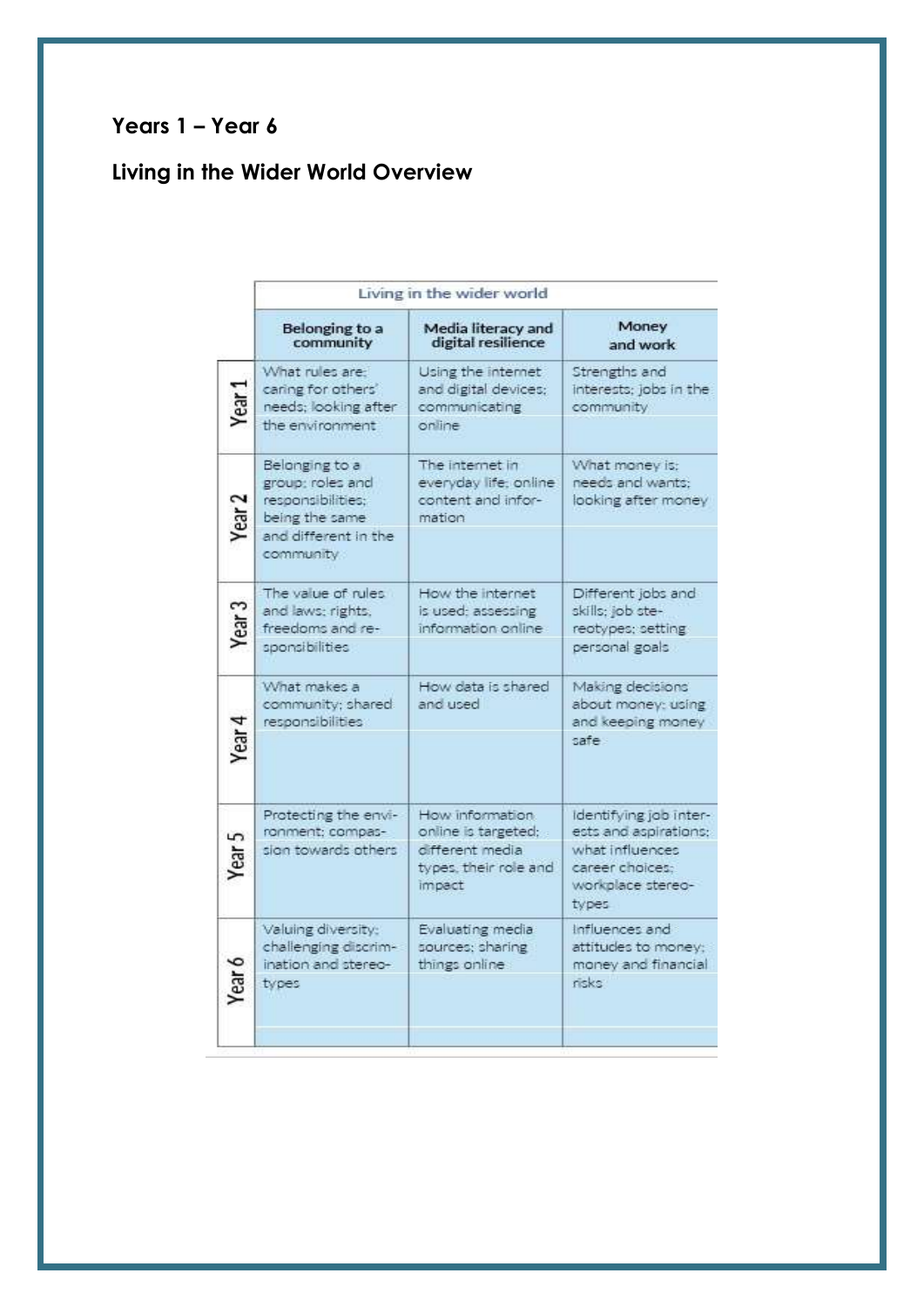## **Years 1 to 6**

## **Health and Wellbeing Overview**

|                   | Health and Wellbeing                                                                                                                    |                                                                                                                                      |                                                                                                                          |  |  |
|-------------------|-----------------------------------------------------------------------------------------------------------------------------------------|--------------------------------------------------------------------------------------------------------------------------------------|--------------------------------------------------------------------------------------------------------------------------|--|--|
|                   | Physical health and<br>Mental wellbeing                                                                                                 | <b>Growing and</b><br>changing                                                                                                       | <b>Keeping safe</b>                                                                                                      |  |  |
| Year <sub>1</sub> | Keeping healthy:<br>food and exercise,<br>hygiene routines:<br>sun safety                                                               | Recognising what<br>makes them unique<br>and special; feelings;<br>managing when<br>things go wrong                                  | How rules and age<br>restrictions help us:<br>keeping safe online                                                        |  |  |
| Year <sub>2</sub> | Why sleep is im-<br>portant; medicines<br>and keeping healthy;<br>keeping teeth<br>healthy; managing<br>feelings and asking<br>for help | Growing older;<br>naming body parts:<br>moving class or year                                                                         | Safety in different<br>environments: risk<br>and safety at home;<br>emergencies                                          |  |  |
| Year <sub>3</sub> | Health choices and<br>habits; what affects<br>feelings; expressing<br>feelings                                                          | Personal strengths<br>and achievements:<br>managing and re-<br>framing setbacks                                                      | Risks and hazards:<br>safety in the local<br>environment and<br>unfamiliar places                                        |  |  |
| Year 4            | Maintaining a bal-<br>anced lifestyle: oral<br>hygiene and dental<br>care                                                               | Physical and emo-<br>tional changes in<br>puberty; external<br>genitalia; personal<br>hygiene routines;<br>support with pu-<br>berty | Medicines and<br>household products:<br>drugs common to<br>everyday life                                                 |  |  |
| Year 5            | Healthy sleep.<br>habits; sun safety;<br>medicines, vaccina-<br>tions, immunisations<br>and allergies                                   | Personal identity:<br>recognising individ-<br>uality and different<br>qualities; mental<br>wellbeing.                                | Keeping safe in<br>different situations.<br>including responding<br>in emergencies, first<br>aid and FGM                 |  |  |
| Year 6            | What affects mental<br>health and ways<br>to take care of it.<br>managing change,<br>loss and bereave-<br>ment: managing<br>time online | Human reproduc-<br>tion and birth:<br>increasing indepen-<br>dence, managing<br>transition                                           | Keeping personal<br>information safe:<br>regulations and<br>choices; drug use.<br>and the law: drug<br>use and the media |  |  |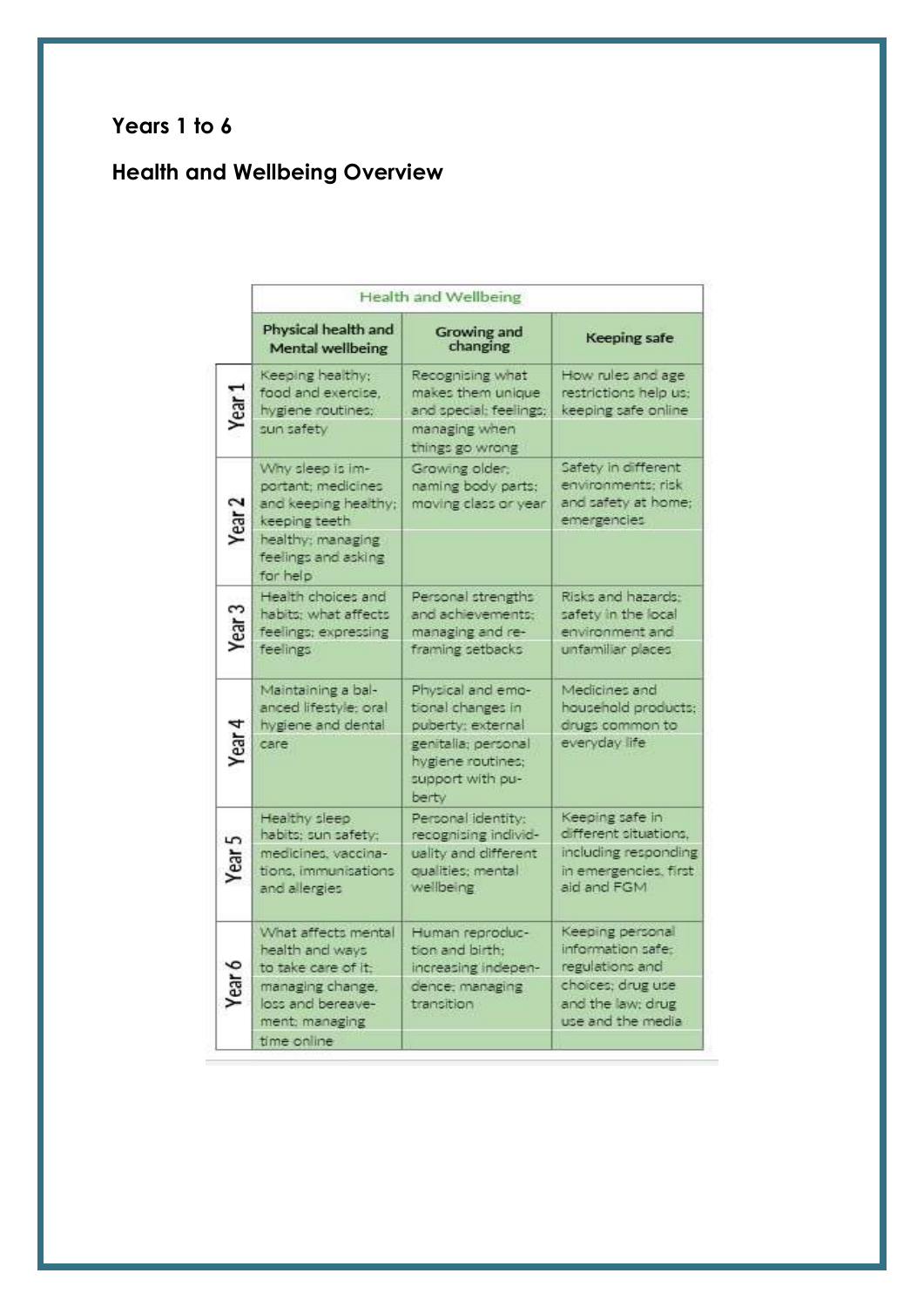## **6. Delivery of the curriculum**

- 6.1. The relationships, sex and health curriculum will be delivered as part of our PSHE curriculum.
- 6.2. Through effective organisation and delivery of the subject, we will ensure that:
	- Core knowledge is sectioned into units of manageable size.
	- The required content is communicated to pupils clearly, in a carefully sequenced way, within a planned scheme of work.
	- Teaching includes sufficient and well-chosen opportunities and contexts for pupils to embed new knowledge so that it can be used confidently in real-life situations.
- 6.3. The curriculum is delivered proactively, such that it addresses issues in a timely way in line with current evidence on children's physical, emotional and sexual development.
- 6.4. Teaching of the curriculum reflects requirements set out in law, particularly the Equality Act 2010, so that pupils understand what the law does and does not allow, and the wider legal implications of the decisions they make.
- 6.5. At the point we consider it appropriate to teach pupils about LGBTQ+, we will ensure that this content is fully integrated into the relationships, sex and health curriculum, rather than delivered as a standalone unit or lesson.
- 6.6. Pupils will be taught about LGBTQ+ in Year 6; however, we will always consider the development and maturity of pupils before teaching this topic.
- 6.7. The school ensures that all teaching and materials are appropriate for the ages of the pupils, their religious backgrounds, their developmental stages and any additional needs, such as SEND.
- 6.8. Lesson plans will provide appropriate challenge for pupils and be differentiated for pupils' needs.
- 6.9. Classes may be taught in gender-segregated groups, dependent upon the nature of the topic being delivered at the time, and the cultural background of pupils where it is only appropriate to discuss the body in single gender groups.
- 6.10. Throughout every year group, appropriate diagrams, videos, books, games, discussion and practical activities will be used to assist learning.
- 6.11. Inappropriate images, videos, etc., will not be used, and resources will be selected with sensitivity given to the age, developmental stage and cultural background of pupils.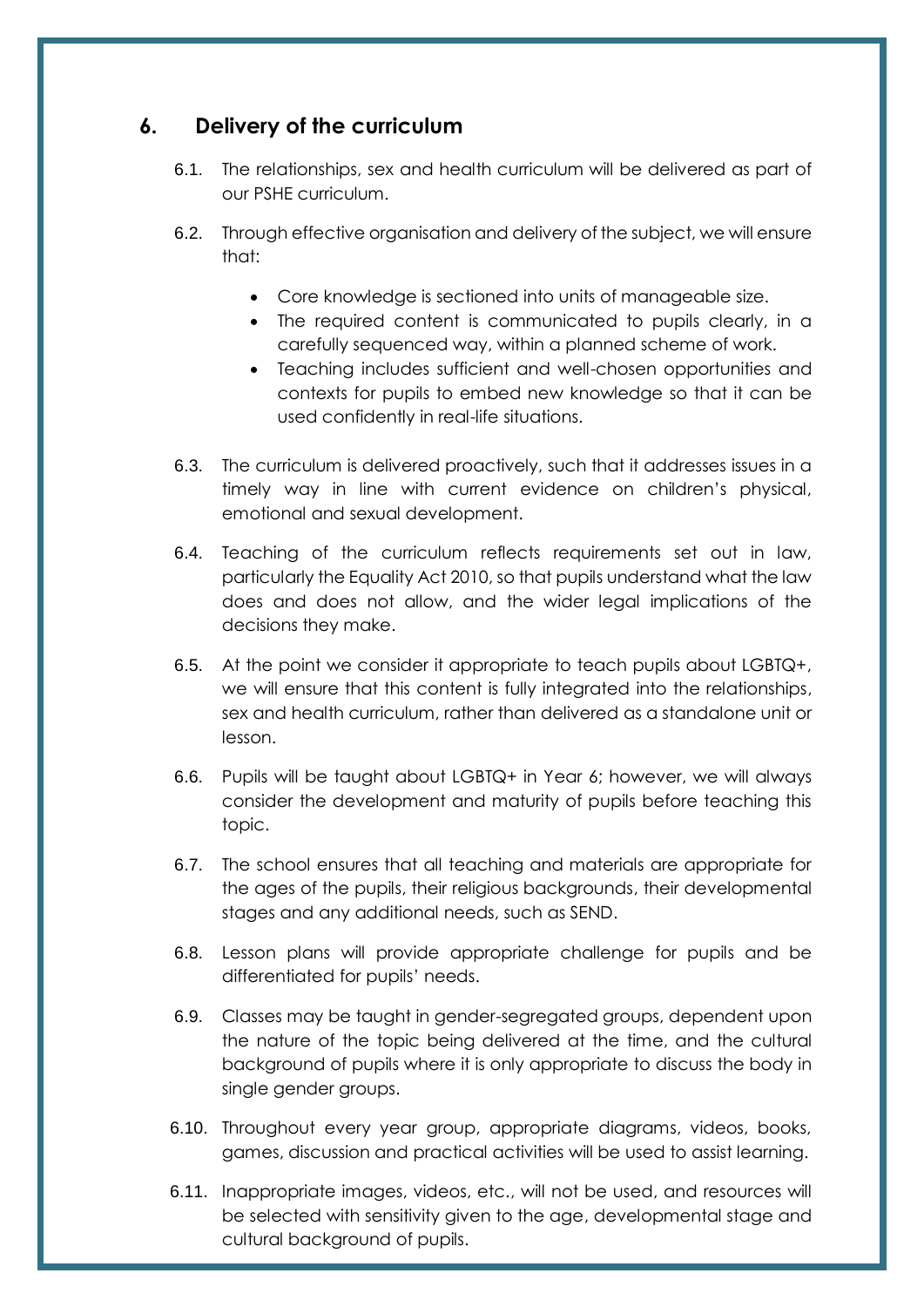- 6.12. Pupils will be prevented from accessing inappropriate materials on the internet when using such to assist with their learning. The prevention measures taken to ensure this are outlined in the school's E-safety Policy.
- 6.13. Teachers will establish what is appropriate for small group and wholeclass settings, and alter their teaching of the programme accordingly.
- 6.14. Teachers will ensure that pupils' views are listened to and will encourage them to ask questions and engage in discussion. Teachers will answer questions sensitively, honestly and appropriate to the pupil's age.
- 6.15. The programme will be designed to focus on boys as much as girls, and activities will be planned to ensure both are actively involved, matching their different learning styles.
- 6.16. Teachers will focus heavily on the importance of marriage and healthy relationships, though sensitivity will always be given as to not stigmatise pupils based on their home circumstances.
- 6.17. Teachers will ensure that lesson plans are centred around reducing stigma, particularly in relation to mental wellbeing, and encouraging openness through discussion activities and group work.
- 6.18. Teachers will ensure lesson plans focus on challenging perceived views of pupils based on protected characteristics, through exploration of, and developing mutual respect for, those different to themselves.
- 6.19. Any resources or materials used to support learning will be formally assessed by the relationships, sex and health education subject leader before use to ensure they are appropriate for the age and maturity of pupils, and sensitive to their needs.
- 6.20. In teaching the curriculum, teachers will be aware that pupils may raise topics such as self-harm and suicide. When talking about these topics in lessons, teachers will be aware of the risks of encouraging these behaviours and will avoid any resources or material that appear as instructive rather than preventative.
- 6.21. At all points of delivery of this programme, parents will be consulted, and their views will be valued. What will be taught and how, will be planned in conjunction with parents.
- 6.22. Whilst there are no formal examinations for the relationships, sex and health curriculum, the school will undertake informal assessments to determine pupil progress – these include the following:
	- Group presentations
	- **•** Group tasks
	- Projects
	- Pupil perceptions
	- AFL of discussions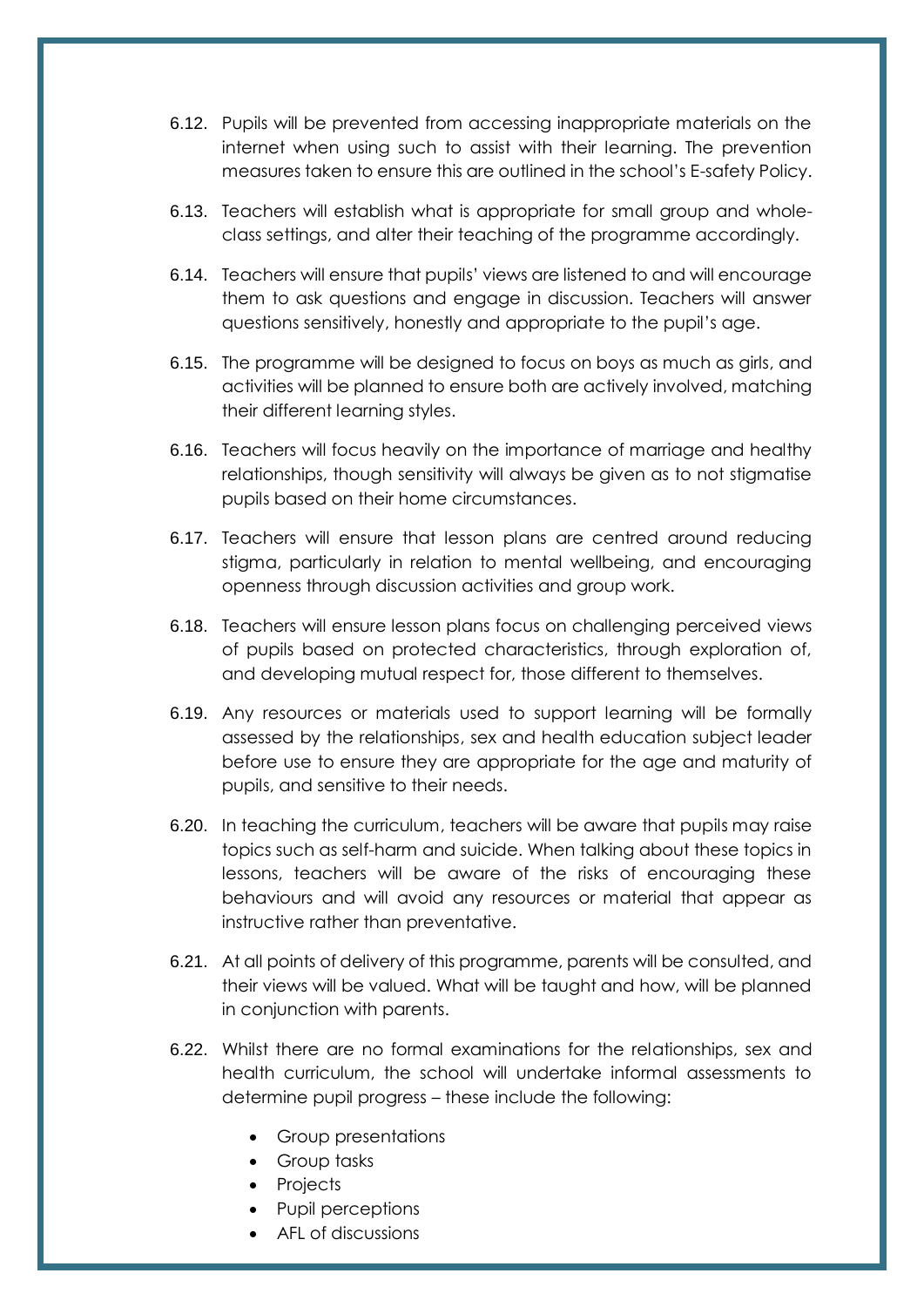## <span id="page-13-0"></span>**7. Working with external experts**

- 7.1. External experts may be invited to assist from time-to-time with the delivery of the programme and will be expected to comply with the provisions of this policy.
- 7.2. The school will ensure all visitor credentials are checked before they are able to participate in delivery of the curriculum, in line with the Visitor Policy.
- 7.3. The school will ensure that the teaching delivered by the external expert fits with the planned curriculum and this policy.
- 7.4. Before delivering the session, the school will discuss the details of the expert's lesson plan and ensure that the content is age-appropriate and accessible for the pupils.
- 7.5. The school will also ask to see the materials the expert intends to use, as well as a copy of the lesson plan, to ensure it meets all pupils' needs, including those with SEND.
- 7.6. The school will agree with the expert the procedures for confidentiality, ensuring that the expert understands how safeguarding reports should be dealt with in line with the Child Protection and Safeguarding Policy.
- 7.7. The intended use of external experts is to enhance the curriculum delivered by teachers, rather than as a replacement for teachers.

#### <span id="page-13-1"></span>**8. Equality and accessibility**

- 8.1. The school understands its responsibilities in relation to the Equality Act 2010, specifically that it must not unlawfully discriminate against any pupil because of their:
	- Age
	- Sex or sexual orientation
	- Race
	- Disability
	- Religion or belief
	- Gender reassignment
	- Pregnancy or maternity
	- Marriage or civil partnership
- 8.2. The school is committed to making reasonable adjustments wherever possible to promote accessibility and inclusivity of the curriculum.
- 8.3. The school understands that pupils with SEND or other needs (such as those with social, emotional or mental health needs) are entitled to learn about relationships, sex and health education, and the programme will be designed to be inclusive of all pupils.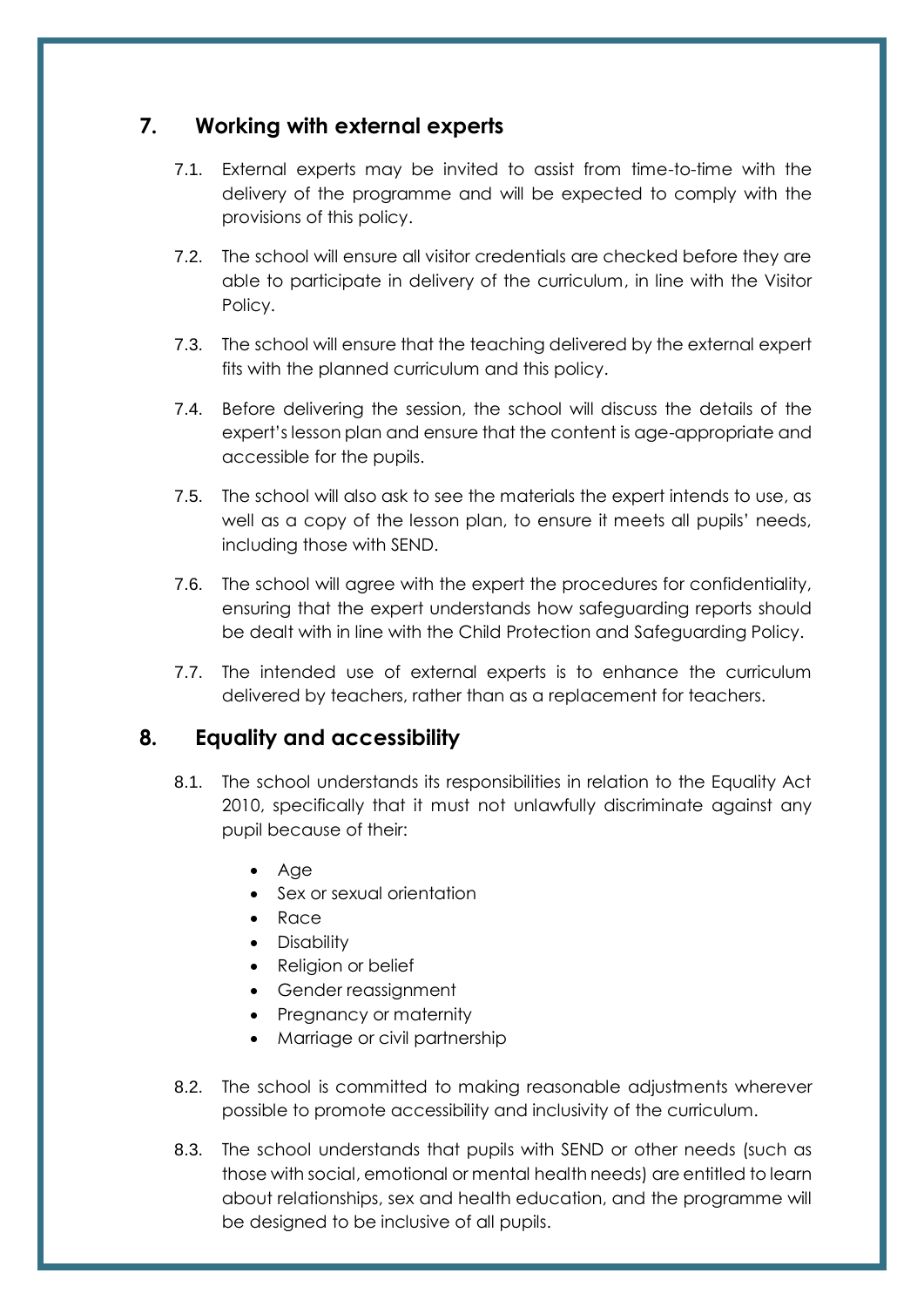- 8.4. Teachers will understand that they may need to be more explicit and adapt their planning of work and teaching methods in order to appropriately deliver the programme to pupils with SEND or other needs.
- 8.5. Provisions under the Equality Act 2010 allow our school to take positive action, where it can be evidenced to be proportionate, to respond to particular disadvantages affecting a group because of a protected characteristic. For example, we could consider taking positive action to support girls if there was evidence that they were being disproportionately subjected to sexual violence of sexual harassment.
- 8.6. When deciding whether support is necessary to support pupils with a particular protected characteristic, we will consider our pupils' needs, including the gender and age range of our pupils.
- 8.7. In order to foster healthy and respectful peer-to-peer communication and behaviour between boys and girls, the school implements a robust Behavioural Policy, as well as a Child Protection and Safeguarding Policy, which set out expectations of pupils.

## <span id="page-14-0"></span>**9. Curriculum links**

- 9.1. The school seeks opportunities to draw links between relationships, sex and health education and other curriculum subjects wherever possible to enhance pupils' learning.
- 9.2. Relationships, sex and health education will be linked to the following subjects in particular:
	- Science pupils learn about the main external parts of the body and changes to the body as it grows from birth to old age, including puberty.
	- Computing and ICT pupils learn about e-safety, including how to use technology safely, responsibly, respectfully and securely, how to keep personal information private and how to access help and support.
	- PE pupils explore various physical activities, are physically active for sustained periods of time, engage in competitive sport and understand how exercise can lead to healthier lifestyles.
	- Citizenship pupils learn about the requirements of the law, their responsibilities and the possible consequences of their actions.
	- PSHE pupils learn about respect and difference, values and characteristics of individuals.

## <span id="page-14-1"></span>**10. Withdrawing from the subjects**

10.1. Relationships and health education are statutory at primary and parents do not have the right to withdraw their child from the subjects.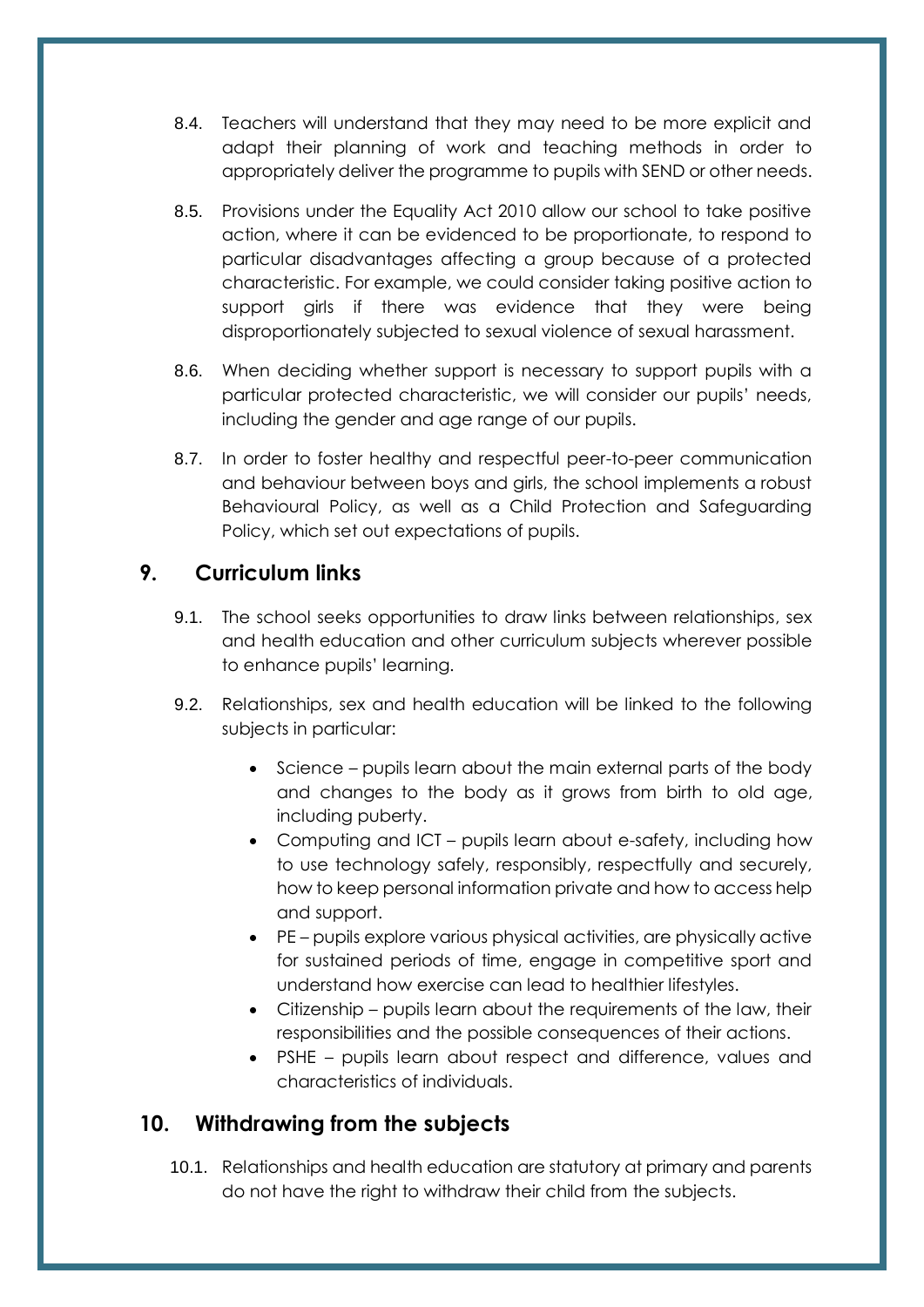- 10.2. As sex education is not statutory at primary level (other than what must be taught as part of the science curriculum), parents have the right to request to withdraw their child from all or part of the sex education curriculum.
- 10.3. The headteacher will automatically grant withdrawal requests in accordance with point 14.2; however, the headteacher will discuss the request with the parent and, if appropriate, their child, to ensure that their wishes are understood and to clarify the nature and purpose of the curriculum.
- 10.4. The headteacher will discuss with the parent, the benefits or receiving this important education and any adverse effects that withdrawal may have on the pupil – this could include, for example, social and emotional effects of being excluded.
- 10.5. The headteacher will keep a record of the discussion between themselves, the pupil and the parent.
- 10.6. The headteacher will grant a parent's request to withdraw their child from sex education, other than the content that must be taught as part of the science curriculum.
- 10.7. The parent will be informed in writing of the headteacher's decision.
- 10.8. Where a pupil is withdrawn from sex education, the headteacher will ensure that the pupil receives appropriate alternative education.

#### <span id="page-15-0"></span>**11. Behaviour**

- 11.1. The school has a zero-tolerance approach to bullying. We aim to foster a culture based on mutual respect and understanding for one another.
- 11.2. Any bullying incidents caused as a result of the relationships, sex and health education programme, such as those relating to sexual orientation, will be dealt with as seriously as other bullying incidents within the school.
- 11.3. Any occurrence of these incidents will be reported to a member of school staff.
- 11.4. These incidents will be dealt with following the processes in our Culture and Character Policy and Anti-Bullying Policy.
- 11.5. The headteacher will decide whether it is appropriate to notify the police or an anti-social behaviour coordinator in their LA of the action taken against a pupil.

## <span id="page-15-1"></span>**12. Staff training**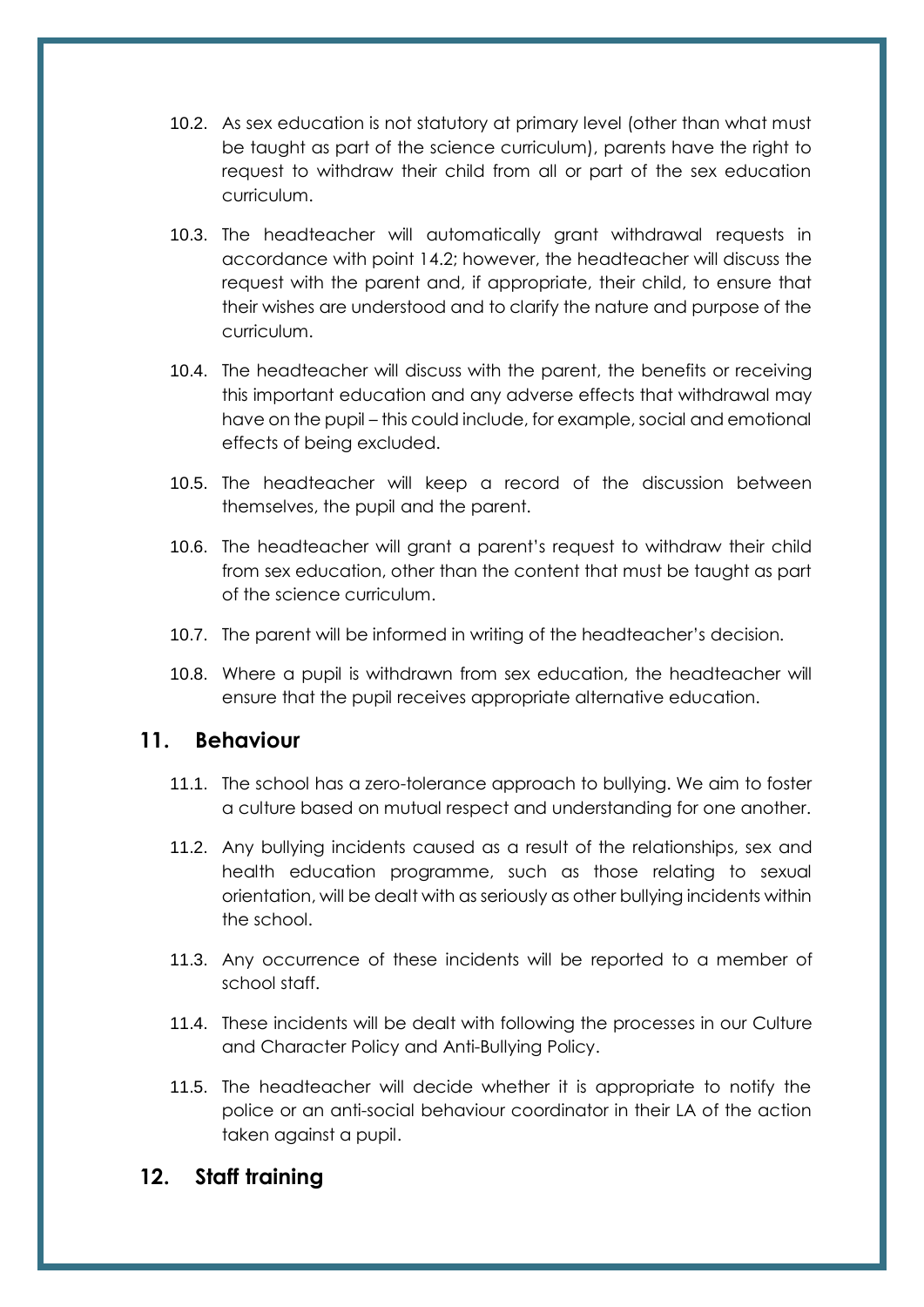12.1. Training of staff will also be scheduled around any updated guidance on the programme and any new developments, such as 'sexting', which may need to be addressed in relation to the programme.

## <span id="page-16-0"></span>**13. Confidentiality**

- 13.1. Confidentiality within the classroom is an important component of relationships, sex and health education, and teachers are expected to respect the confidentiality of their pupils as far as is possible.
- 13.2. Teachers will, however, alert the DSL and ADSLs about any suspicions of inappropriate behaviour or potential abuse as per the school's Child Protection and Safeguarding Policy.
- 13.3. Pupils will be fully informed of the school's responsibilities in terms of confidentiality and will be aware of what action may be taken if they choose to report a concern or make a disclosure.
- 13.4. Any reports made during lessons, or as a result of the content taught through the curriculum, will be reported to the DSL and handled in accordance with the Child Protection and Safeguarding Policy.

## <span id="page-16-1"></span>**14. Monitoring quality**

- 14.1. The PSHE subject leader is responsible for monitoring the quality of teaching and learning for the subjects.
- 14.2. The PSHE subject leader will conduct subject assessments on a termly basis, which will include a mixture of the following:
	- Self-evaluations
	- Lesson observations
	- Topic feedback forms
	- Learning walks
	- Work scrutiny
	- Lesson planning scrutiny
	- Pupil perceptions
	- Behaviour data
	- Safeguarding data
	- THRIVE data drops
- 14.3. The PSHE subject leader will create annual subject reports for the headteacher and governing board to report on the quality of the subjects.
- 14.4. The PSHE subject leader will work regularly and consistently with the headteacher and RHSE link governor, e.g. through termly review meetings, to evaluate the effectiveness of the subjects and implement any changes.